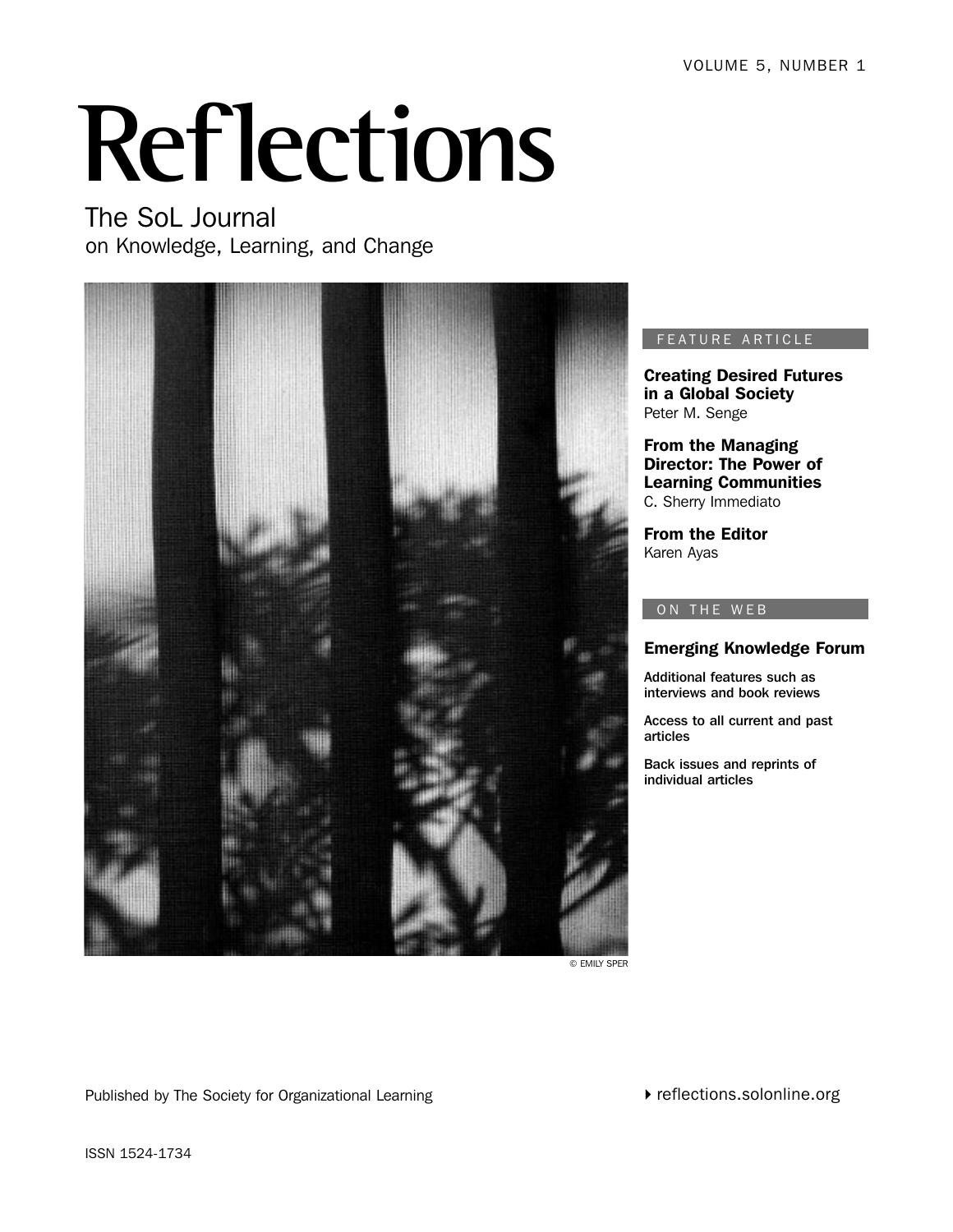VOLUME 5, NUMBER 1

# **Reflections**

The SoL Journal on Knowledge, Learning, and Change

Published by The Society for Organizational Learning

 $\blacktriangleright$  reflections.solonline.org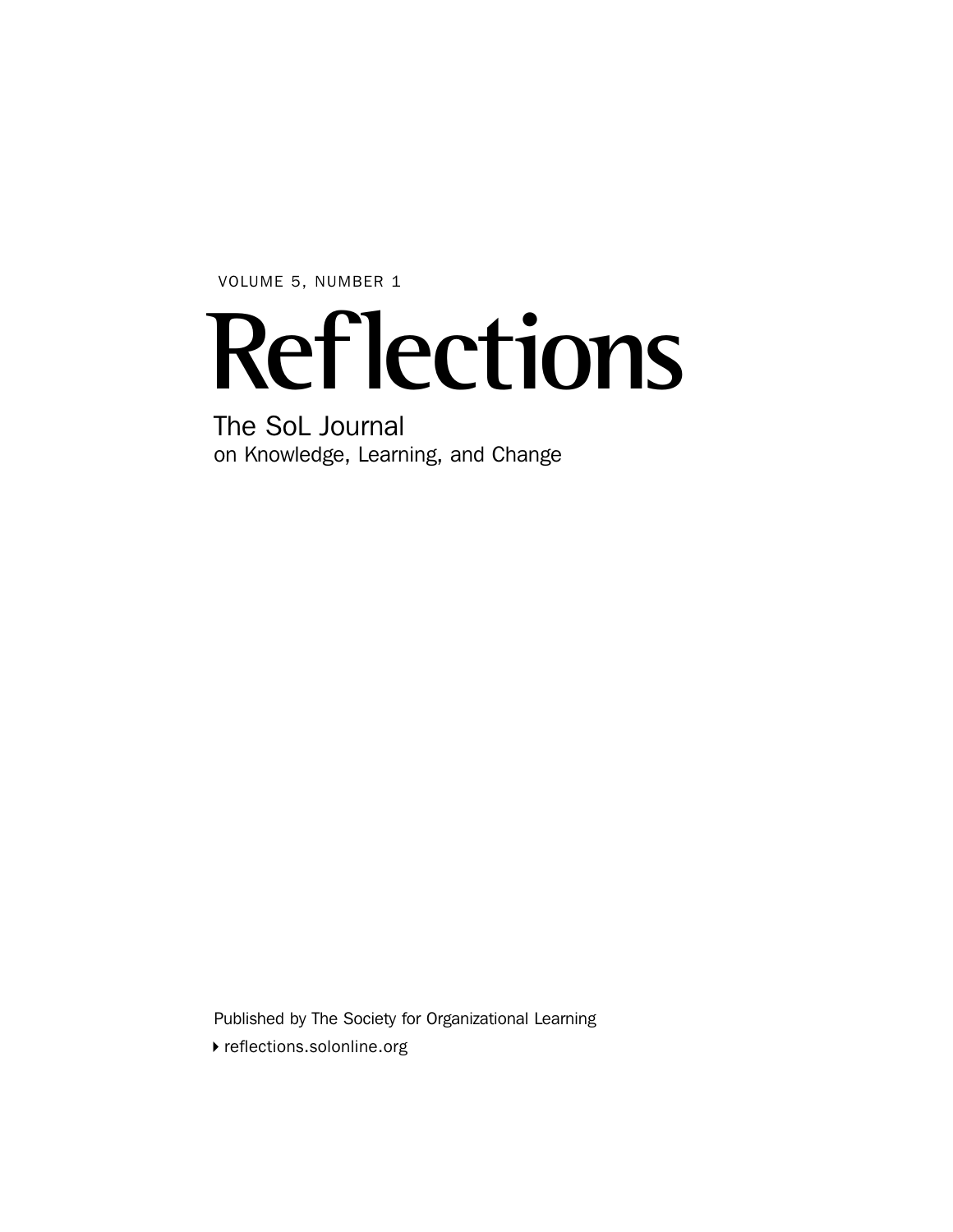# Creating Desired Futures in a Global Economy

By Peter M. Senge

Underlying every significant issue that organizations and societies face is the question: How can we create desired results in an increasingly interdependent world? That question has been the focus of Peter Senge's work for more than 20 years. It also is at the heart of the Society for Organizational Learning's research in innovation, large-systems change, sustainability, the future of education, and leadership development. In June 2003, 335 researchers, consultants and executives from business, government, and civil society gathered at SoL's first Global Forum, in Helsinki, Finland. This article was adapted from Peter's remarks at that forum. *— Paul M. Cohen, Senior Editor*



Peter M. Senge Senior Lecturer, Massachusetts Institute of Technology Founding Chair, SoL

here's nothing more elemental to the work of leaders than creating results. But it's no longer possible to create positive results in isolation. With organizations, economies, and entire societies increasingly interconnected, our actions affect (and are affected by) others, often literally a world away. It's impossible, in today's world, to think about how to have an impact in our workplace without also asking ourselves a deeper question: What does it means to live in a global society?  $\mathbf{T}$ 

This question was brought home to me by Mieko Nishimizu, one of the most gifted executives at the World Bank. Shortly after attending the SoL Executive Champions' Workshop in August 2002, she addressed business and political leaders observing the 50th anniversary of Japan's membership in the post-World War II Bretton Woods Agreements. Speaking with candor unusual for such an affair, she described what it meant for her, after growing up with many material benefits, to come to grips with poverty. For example, she told of meeting an Indian woman who had to walk four hours each day to gather fresh water. As they walked together, the woman told her, "This is not life. This is only keeping a body alive." For Mieko, such conditions – which are a reality for an increasing number of people in most of the developing world<sup>1</sup> – cannot be separated from the forces shaping an increasingly global society:

The future appears alien to us.

 It differs from the past, most notably in that the earth itself is a relevant unit with which to frame and measure that future. Discriminating issues that shape the future are all fundamentally global.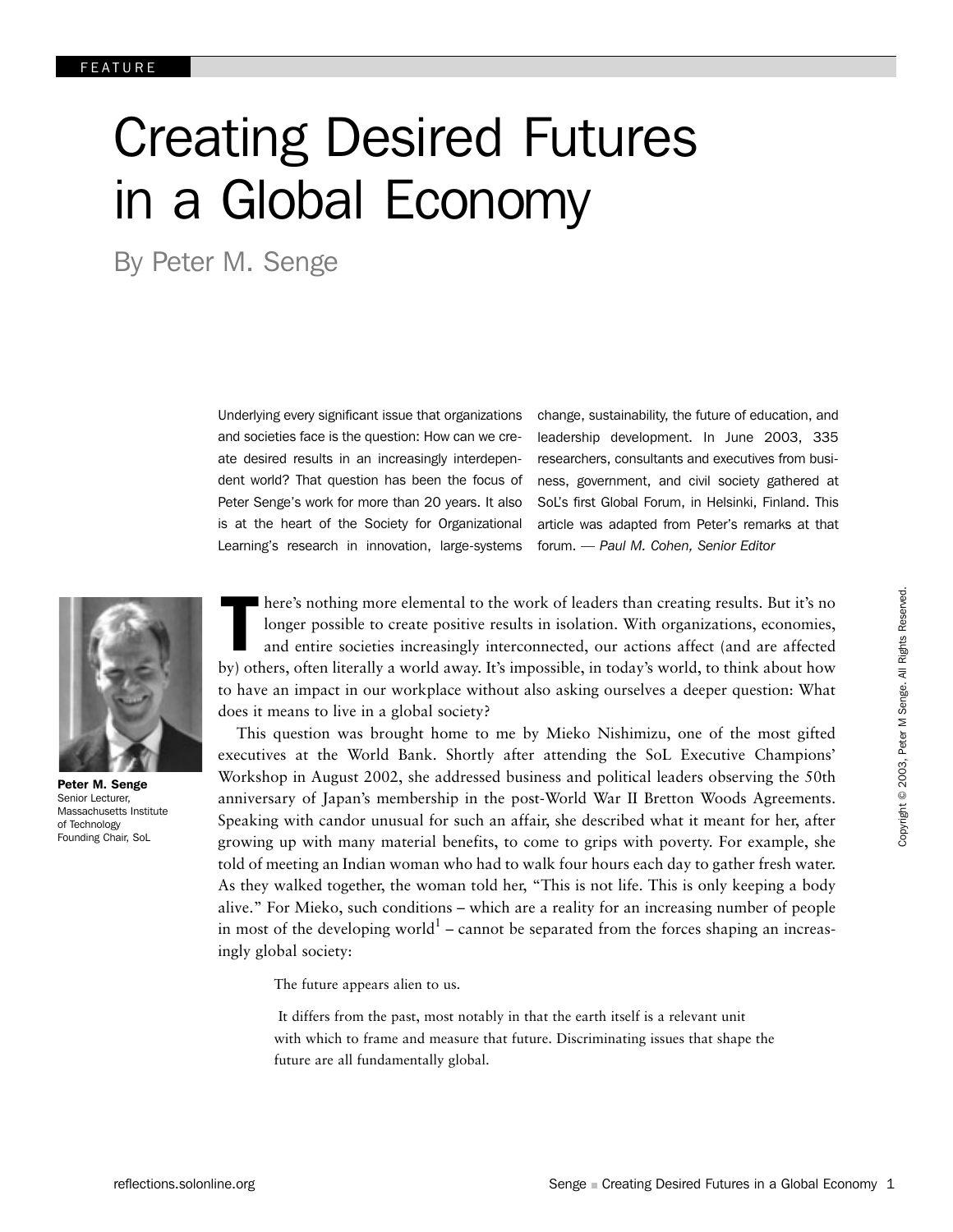We belong to one inescapable network of mutuality – mutuality of ecosystems; mutuality of freer movement of information, ideas, people, and goods and services; and mutuality of peace and security.

We are tied, indeed, in a single fabric of destiny on planet earth. Policies and actions that attempt to tear a nation from this cloth will inevitably  $fail.^2$ 

Few of our institutions are prepared for a truly global society. Indeed, it appears that much of the preparation nature has invested in us – our physiological, cognitive, psychological, and cultural evolution – is failing us. Our neuroanatomy is tuned to respond to sudden, dramatic changes in our environment: clap your hands loudly and watch it react. We focus on immediate needs and problems, and are trapped by the illusion that what is most tangible is most real. We've been conditioned for thousands of years to identify with our family, our tribe, and our local social structures. A future that asks us to overcome this conditioning

and identify with all of humankind looks alien indeed.

On the other hand, in some ways we've long understood our place in the world. Early in our history, we learned that if we depleted our topsoil or our local fishery, we paid a price. Today, we call it sustainability (see sidebar, "Improving the Triple Bottom Line"). However, we've never before lived in a world in which one's actions, through global business, can have their primary consequence on the other side of the world. Nor have we ever been so dependent on the actions of others. In the late 1980s a US emergency preparedness study estimated that the typical pound of food that an American consumed traveled an average of 1,500 miles, often from outside the US. In the years since, the developed economies' reliance on the developing world for essential goods and services has only increased.

The challenges of living in such an alien, interconnected world are both practical and deeply personal. Ultimately they lead us to reflect on who we are individually, who we are in our local networks of colleagues, and what we're committed to. Such understanding is essential to being effective in our work as managers, teachers, parents, and citizens.

## Creating Desired Results

Adam Kahane,<sup>3</sup> a SoL member and gifted facilitator who specializes in cross-sector dialogue and scenario building, says that three types of increasing complexity are at the root of organizations' and societies' toughest problems:

- dynamic complexity: cause and effect distant in time and space
- social complexity: diverse stakeholders with different agendas and worldviews
- generative complexity: emergent realities wherein solutions from the past no longer fit.

In the face of such complexity, the very concept of "problem solving" can be an impediment. It can lead us to think of fixing something that is broken. It can lead to imposing solutions from the past. And, it can lead to seeing reality as the adversary rather than the ally. But, none of these arises necessarily *if* we see problem solving as part of a larger process of creating what we truly want.

Realizing desired results in a global society – or in any context – requires both learning and leadership, but above all it involves collective *creating*. In fact, I see learning, leading, and creating as three ways to talk about the same basic phenomenon. Effective leadership, for instance, draws on the belief that we have positive choices and can overcome fear to bring about a better future together. Learning – whether learning to manage a department, speak

# *The future appears alien to us.*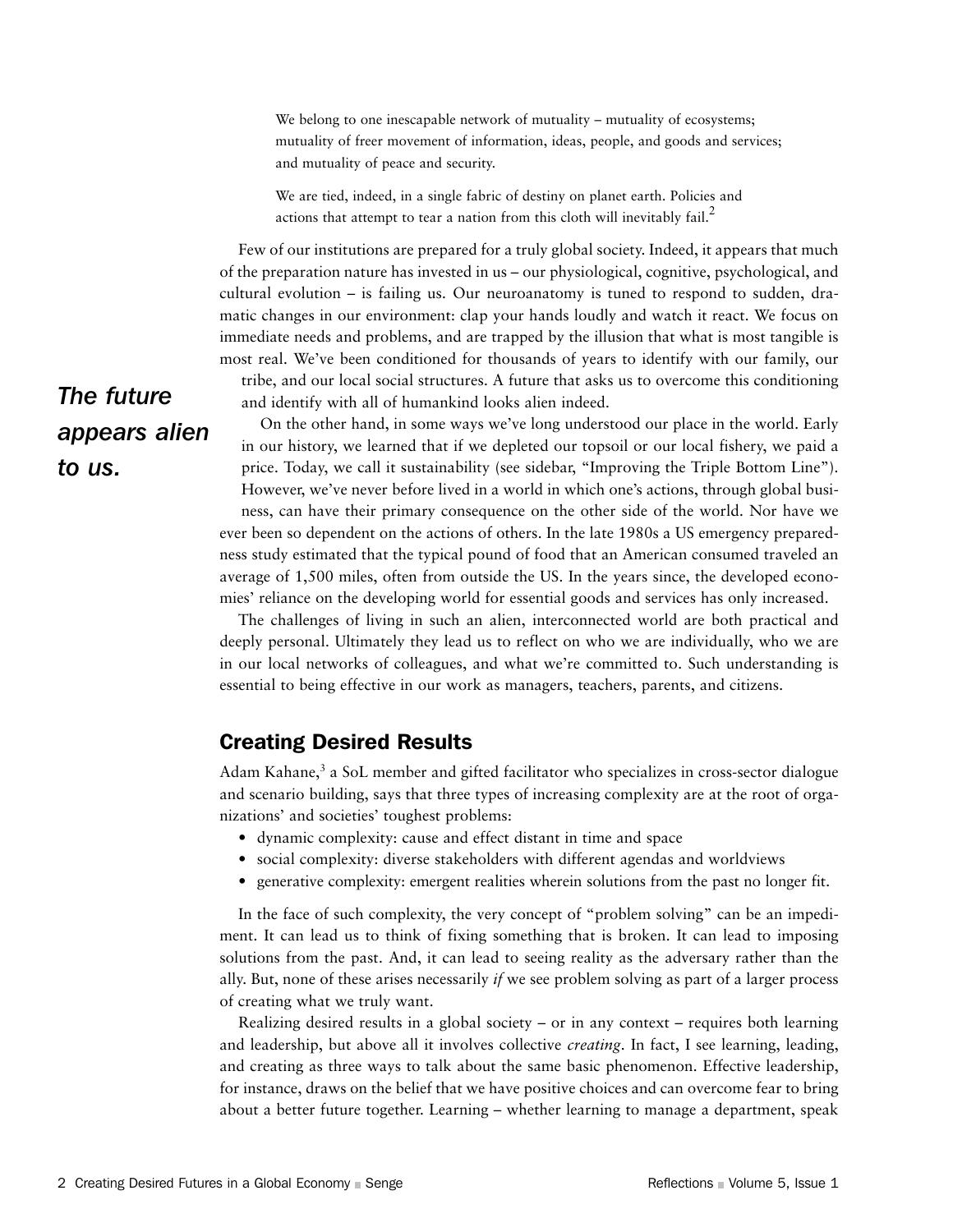# Improving the Triple Bottom Line

There's little you can say with certainty about the future of the global economy. But one thing is certain: it can't continue as it is. The planet's resources, its natural systems, and at least one-third of its population, living in desperate poverty, simply won't allow it.

How can leaders respond to this reality? What can we do to shift from mere regulatory compliance and incremental process improvements to real innovation – to environmentally intelligent products and services, developed and marketed in responsible ways? The SoL Sustainability Consortium, a learning community of organizations, has developed some practical answers to these



questions. The consortium applies the disciplines of systems thinking and organizational learning to better understand how companies can be profitable while nurturing local communities and natural systems – the so-called "triple bottom line." Early on, consortium members, including BP, Shell, Ford, Nike, United Technologies, Harley Davidson, and Visteon, decided they needed a simple, operational definition of sustainability. They came up with the following picture that distinguishes present industrial systems from natural systems.<sup>11</sup>

While individual companies can reduce waste, like the

Xerox copier team, modern products contain huge amounts of toxic substances that no single company can eliminate entirely. Many believe that this toxic load is the prime source of the rising incidence of cancer and other diseases in industrialized countries, as well as the destruction of ecological systems. To address these problems, environmentalists have advocated "materials pooling" – working collaboratively and systematically across complex value chains to identify and eliminate sources of waste and toxicity.<sup>13</sup> But actually building such cross-organizational learning communities requires trust, shared vision, and shared understanding of larger systems. This is what members of the SoL Sustainability Consortium are attempting to do today, with working groups focused on reducing and, ideally, entirely eliminating toxins and waste in a broad array of industrial and consumer products. But what they really are doing is learning to build sustainability-learning communities.14



A sustainable industrial system strives to transform all sources of waste and toxicity into "technical" or "biological nutrients" that can be reused indefinitely without harm to living systems.<sup>12</sup>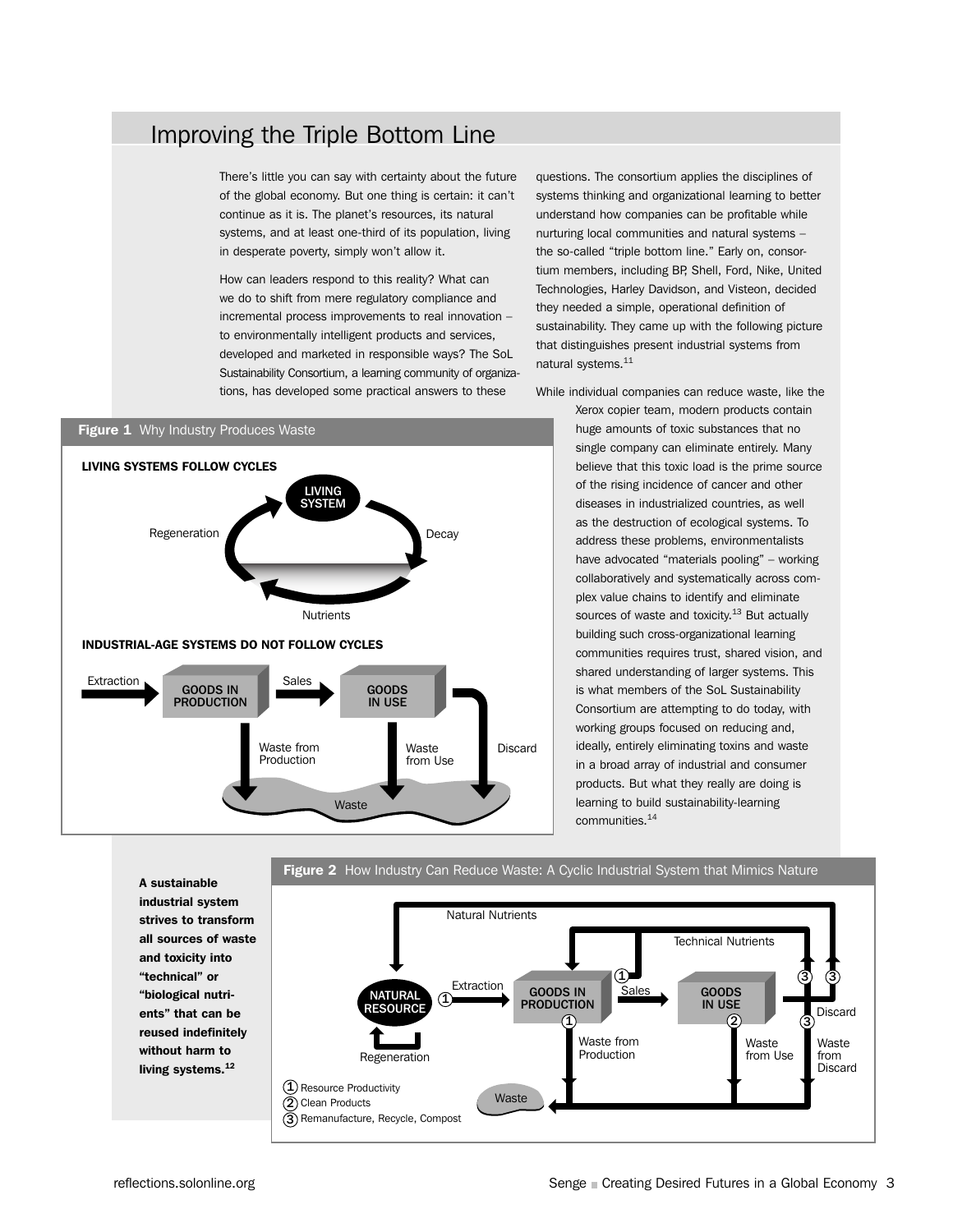a language, or raise a child – is about creating new capacities to bring new outcomes into reality, especially outcomes we genuinely care about. That is also the root definition of "create" – to bring into existence.

Creating is not a mystical state that we simply fall into; it is a discipline that can be understood and developed. Robert Fritz,<sup>4</sup> a musician, filmmaker, organizational consultant (and in

> many ways my mentor in the study of creating as a discipline), has articulated three principles that can help leaders of all sorts more effectively create desired outcomes.

#### *1. Creating is different from problem solving.*

The fundamental difference between creating and problem solving is simple. In problem solving we seek to make something we do not like go away. In creating, we seek to make what we truly care about exist. Few distinctions are more basic. Of course, most of us, in both professional and private life, spend far more time problem solving and reacting to circumstances than focusing our energies on creating what we really value. Indeed, we can get so caught up in reacting to problems that it is easy to forget what we actually want.

 Organizations must do both – resolve day-to-day problems and generate new results. But if your primary role is to fix problems, individually or col-

lectively, rather than create something new and meaningful, it's hard to maintain a sense of purpose. And without a deep sense of purpose, it's difficult to harness the energy, passion, commitment, and perseverance needed to thrive in challenging times.

If you wonder which is primary in your work, simply ask yourself or your team, "What are we trying to accomplish today?" Usually teams will describe a set of problems they're trying to manage. Then, ask what they could accomplish by eliminating those problems. Typically, they'll describe yet another set of problems that could then be tackled – for instance, preventing a service breakdown if only they first could solve their interpersonal conflicts. What often is forgotten is the more basic question: What are we trying to create? Without a compelling answer to this question, it is hard to know why all the problem solving actually matters. Problem solving becomes the busywork of organizations in which people have forgotten their purpose and vision. Reconnecting with that purpose always starts with asking questions like: Why are we here? What are we trying to create that will make the world a better place? And, who would miss us if we were gone? (By the way, if you are in a business, "our investors" is never an answer to the last question – investors will always find another company where they can earn an adequate return on their capital.)

### *2. The creative process is animated by the gap between vision and reality.*

When we picture something we want to create, we're imaging a vision of the future, which also evokes the implicit difference from what currently exists. Every creative artist understands this principle. Fritz calls it "structural tension," and says it can be resolved by taking action to achieve our vision. Closing the gap between vision and reality is the essence of the creative arts. Artists get no credit for brilliant ideas unless they can bring them into reality. This "bringing of vision to reality" is also the essence of great social, political, or business leadership.

*If your primary role is to fix problems rather than create something new and meaningful, it's hard to maintain a sense of purpose.*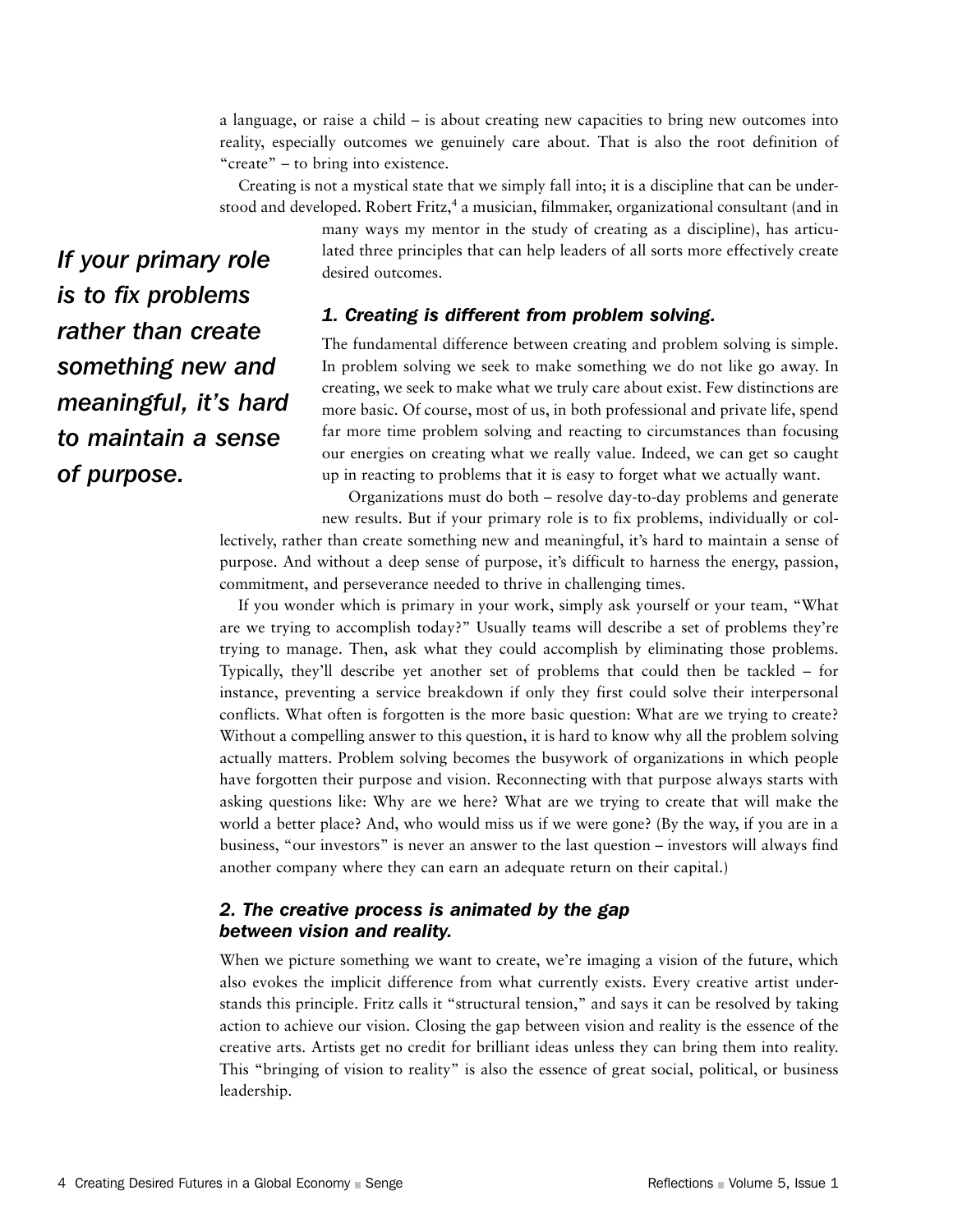However, because this tension between vision and reality can be uncomfortable, creative tension becomes emotional tension and we often seek ways around it. One way to lessen the emotional tension is simply to reduce our true vision, to give up our dreams and aim for only "realistic goals." While this might reduce our discomfort, it also reduces creative energy. The second way is even more troubling: we do not tell the truth about current reality. Just as the dynamics of compromise – lowering our vision – are common in human affairs, so too are the dynamics of denial. But to the extent that we misrepresent current reality, we lose the capacity to change that reality. The energy of the creative process is released not just by holding true to a vision, but also by telling the truth about what is.

### *3. Understanding your constraints frees you to create.*

One thing that distinguishes the master from the novice is an appreciation of the constraints of his or her medium. Or, as Fritz put it, "No painter paints on an infinite canvas."

John Elter, a former vice president at Xerox, used this principle to great effect. Early in a multiyear, product-development process to create the company's first fully digital copiers, Elter took his team on a two-day wilderness



© EMILY SPER

expedition in the New Mexico desert.<sup>5</sup> On the way back, they happened to walk by a dump – at the bottom of which they discovered a Xerox copier. It was a revelation. They returned to work with a new vision for the product and their entire enterprise: "Zero to landfill, for our children."

Says Elter, "Most of the constraints engineering teams deal with are management claptrap. All the managers make them up: *The product has got to grow revenue by this amount. It's got to achieve these cost targets.*" However, says Elter, after their epiphany in the desert, "We discovered our real constraint – that nothing from this product should ever go into a landfill." The product they designed was ultimately 94 percent re-manufacturable and 98 percent recyclable, and met or exceeded all its sales targets. The team created a great product – perhaps saving the company from bankruptcy or takeover – by redefining the constraints they worked against.

As Elter and his team showed, as we go forward, the constraints that can enable creativity will come from appreciating the environmental and social realities of an increasingly interdependent world. Nature produces no waste. Why should business be different? But, by and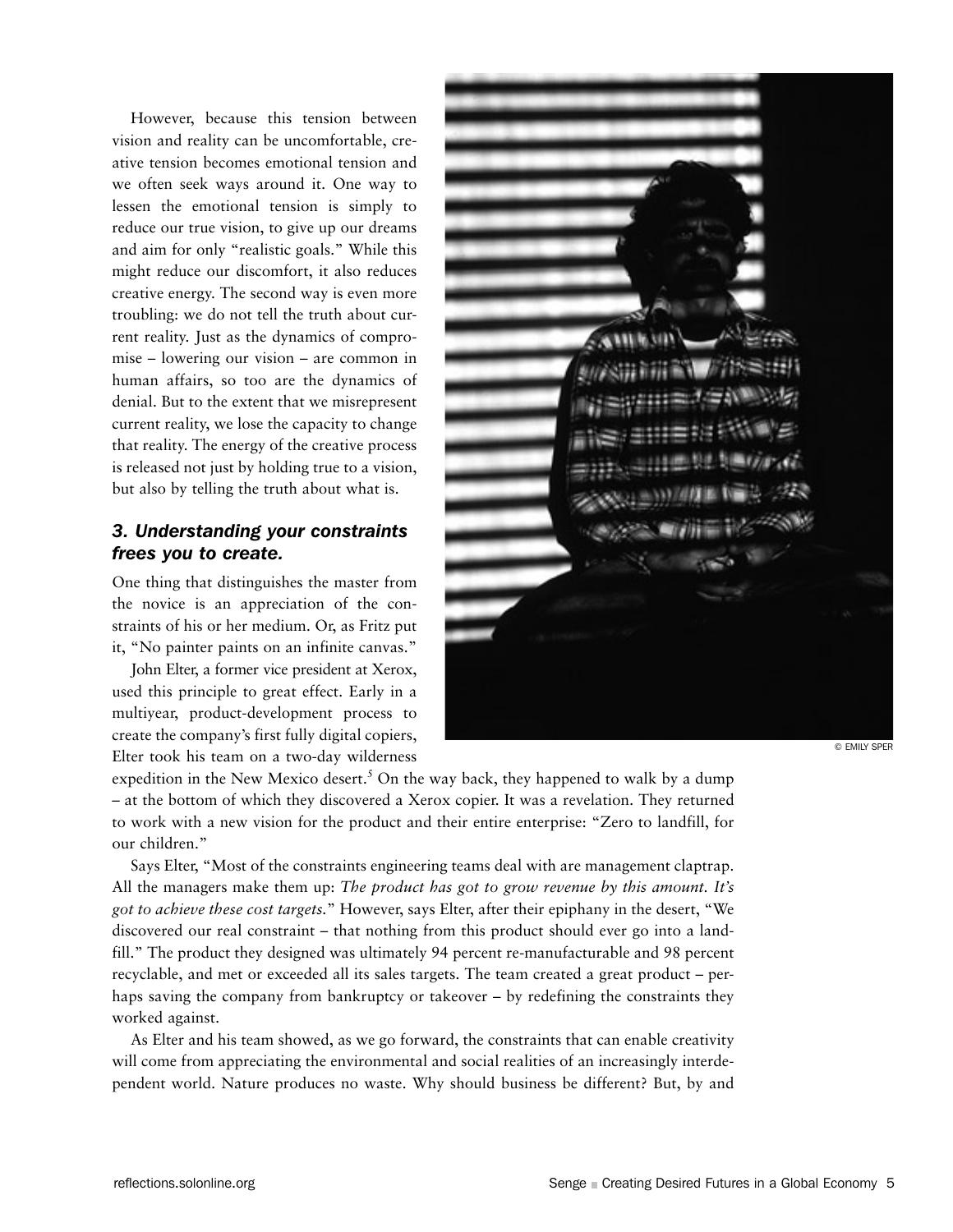# Feeling the Heat

Researchers John Sterman and Linda Booth Sweeney wondered why, despite overwhelming scientific evidence, so many Americans are complacent about the threat of global warming. Their study points up the trouble people have seeing connections among related forces, and thus framing good solutions.<sup>15</sup>



Sterman and Booth Sweeney described the dynamics of global warming to MBA students at Harvard, Stanford,

and MIT, using data from the 2001 report of the UN's Intergovernmental Panel on Climate Change (IPCC).16 The findings themselves are not in dispute. As shown in Figure 1, the flow of  $CO<sub>2</sub>$  emissions resulting from human activity increased steadily from 1850–1950, and precipitously since 1950. As a result, the total concentration of  $CO<sub>2</sub>$  has increased some 30 percent in the last 150 years – to the highest concentrations of the last 420,000 years (see Figure 2). Average global temperatures are trending in the same direction, as shown in Figure 3. IPCC concludes that "most of the warming observed over the last 50 years is attributable to human activities."

Not shown is the rate at which CO<sub>2</sub> is *removed* from the atmosphere – which happens, of course, when green plants consume  $CO<sub>2</sub>$  and return oxygen. This is vital information for projecting future  $CO<sub>2</sub>$  levels. By best estimates today, the outflow of  $CO<sub>2</sub>$ , which has declined due to deforestation, is about one-half the emissions. Therefore, emissions would have to decline by 50 percent just to stabilize the current stock of  $CO<sub>2</sub>$  in the atmosphere – well beyond what the Kyoto protocols would accomplish, even if all countries of the world adopted them. So, anything less than a 50-percent decline in emissions will result in a continuing rise in  $CO<sub>2</sub>$  levels for many years. Furthermore, the effects of  $CO<sub>2</sub>$  in the atmosphere are long lasting – temperatures would continue to rise for years even if the  $CO<sub>2</sub>$  concentration leveled off today. Yet, presented with two scenarios based on these data, no more than 38 percent of the students correctly predicted what would happen.

The principles at work, say Sterman and Booth Sweeney, are "as simple as filling a bathtub: humanity is injecting  $CO<sub>2</sub>$  into the atmosphere at about twice the rate it is drained out. Stabilizing the concentration of  $CO<sub>2</sub>$  requires substantial cuts in emissions." The authors call for better science reporting, noting that "even the simplest systems concepts help." They conclude, "The sooner people understand these dynamics, the sooner they will call for leaders who reject do-nothing, wait-and-see policies and who will turn down the tap – before the tub overflows."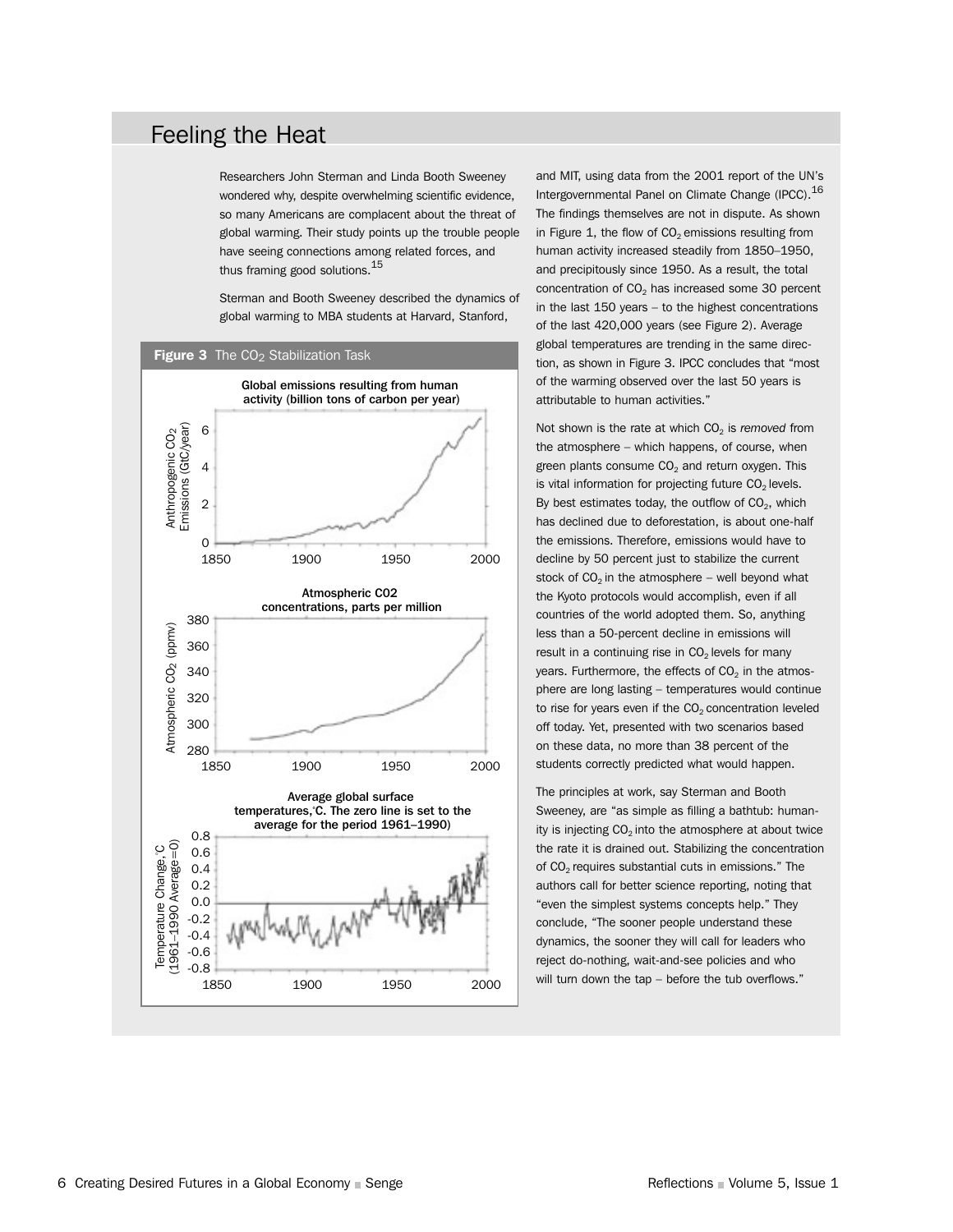large, we fail to see these constraints because we fail to see the interdependence out of which they arise.

# Missing the Connections

To redress the imbalances in our global society, whether of income distribution, development of civil society, or destruction of living systems, we must see the connections that permeate natural and social systems. But



© EMILY SPER

*This is the natural* 

*state of the human* 

*without separateness.*

*world, separation* 

for most of us, the noise of modern societies obscures those connections and thus inhibits action – starting with our own thinking. For example, recent research by MIT's John Sterman shows why vague concerns about global warming don't necessarily translate into political action (see sidebar, "Feeling the Heat").

Sterman was struck by a curious disconnect in public opinion: polls show that while most Americans believe global warming is real, they feel

little sense of urgency to do anything about it. To test his hypothesis that "much of this complacency arises from poor systems thinking skills," Sterman and his colleague Linda Booth Sweeney designed a thought experiment. They created two different scenarios, based on the known stock of  $CO_2$  in the atmosphere and the flow of new  $CO_2$  emissions, and asked graduate students from three elite universities to predict the likely outcome of each scenario. Nearly two-thirds of these students failed to recognize the logically correct trend (which is continued global warming). Their poor performance was based not on a lack of technical understanding, but on the failure to see the relationships between stocks (the current level of  $CO<sub>2</sub>$ ) and flows (the rate of new  $CO<sub>2</sub>$  emissions). If the rate of new  $CO<sub>2</sub>$  emissions is higher than the rate at which  $CO_2$  is removed from the atmosphere, the overall level of  $CO_2$  will continue to increase, and with it, the likelihood of global warming.

If people are confused by such basic interrelationships, it is little wonder that it becomes easy for politicians and citizens alike to pretend either that such problems do not exist or that someone else will deal with them. Sterman, Booth Sweeney and a growing number of educators around the world believe these failings reflect a massive neglect of systems education. An increasingly interdependent world means that systems thinking must become an educational priority. Ted Sizer, former dean of the Harvard School of Education and founder of the Coalition of Essential Schools, writes, "It is not hyperbole to say that the growing gap between the complexities we face and our capacity to come to a shared understanding of that complexity poses an unprecedented challenge to our future…. Even older students have little…understanding of the world's undeniable complexity."<sup>6</sup>

But the motivation for radical innovation in education will remain limited so long as the urgency of issues like global warming remains limited or absent. We are stuck in a "Catch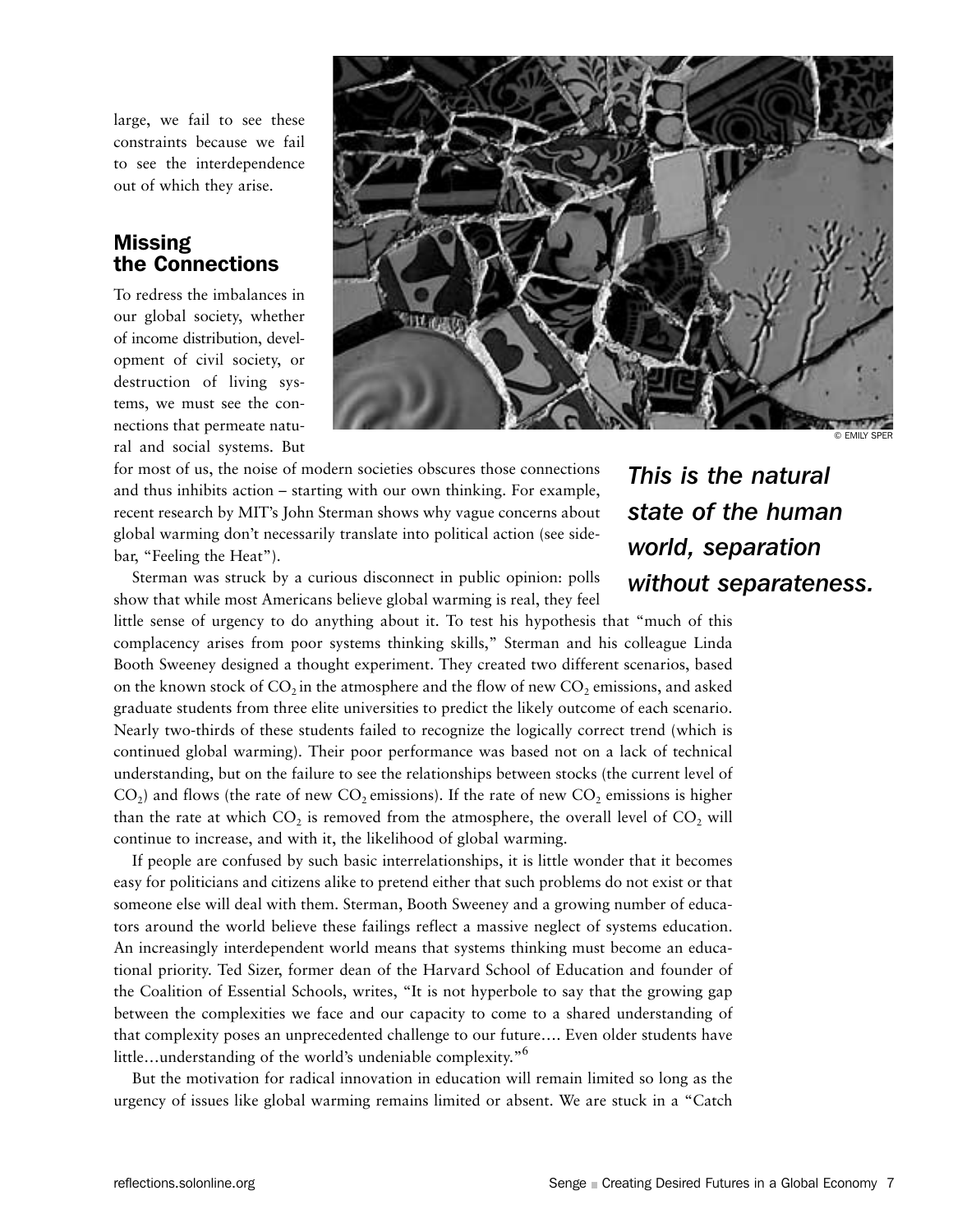22": systemic imbalances fail to compel our attention because we simply do not *see* them in the same way we see more immediate and local problems. And, we fail to see the systemic issues because we define urgency by what is immediate. We are victims of a self-reinforcing crisis of perception – a crisis of our own making. If it persists, we doom ourselves to continued passivity. Only catastrophe will compel action, which, given the growing social divide that distributes problems like global warming unevenly between rich and poor, is likely to manifest as social and political disruption – not unlike what we are already seeing around the world.

My view is that nothing short of a profound shift in the Western, materialistic worldview is likely to dislodge this crisis of perception. How can diverse people from around the world

> come to a fuller sense of the whole – that is, the social, economic, and ecological systems we share? Perhaps that will begin when, together, we start to appreciate the exquisite web of interconnectedness that enables life in the universe, wherever we stand, and the role of our own consciousness in that web.

## Making the Connections

In recent years, thought leaders from many scientific disciplines have begun to construct a picture of an interdependent universe far richer than almost any of us might imagine, catalyzed initially by findings in quantum physics. In his 1951 book, *Quantum Theory*, physicist David Bohm proposed a hypothesis based on the mathematics of quantum theory: if you separate an atomic particle and the two elements of the particle go to opposite ends of the universe, then alter-

ing the spin of one element will change *instantaneously* the spin of the other. Bohm posed this conceptual challenge because he believed that quantum theory revealed the "unbroken wholeness of the universe," contradicting our culture's dominant Newtonian view of separation and causality arising from one thing acting on another.

Bohm's supposition was later taken up by physicist J. S. Bell. Bell further developed the theory and demonstrated empirically that Bohm was right: a change in spin of a single particle could be observed immediately, across a very large distance, in a separate particle previously connected to the first. Physicists call it "Bell's Theorem" or the "Principle of Non-Locality," and its repeated empirical corroboration has been called "one of the most shocking events in twentieth-century science."<sup>7</sup> Physicists are quick to caution that, while non-locality operates at the subatomic scale, whether such interdependence exists at more "macro" scales remains to be demonstrated – leaving many questions regarding the relevance of this phenomenon for humans and the social world. An astonishing recent project, in a different context, suggests that new answers may be coming.

A team of engineers, physicists, and psychologists has been studying the output of 37 random-number generators in 17 countries, to see whether there is a level of connectedness operating at the human level, and not just at the subatomic level of Bohm's prediction. These machines, used for scientific research, are isolated from every known form of human or natural interference, such as electromagnetic or telecommunications waves. Yet, on the morning of September 11, 2001 the random-number generators behaved in very nonrandom ways, inexplicably showing the influence of some non-ordinary disturbance, presumably human in origin (see sidebar, "A Non-Random Occurrence").

*While most Americans believe global warming is real, they feel little sense of urgency to do anything about it.*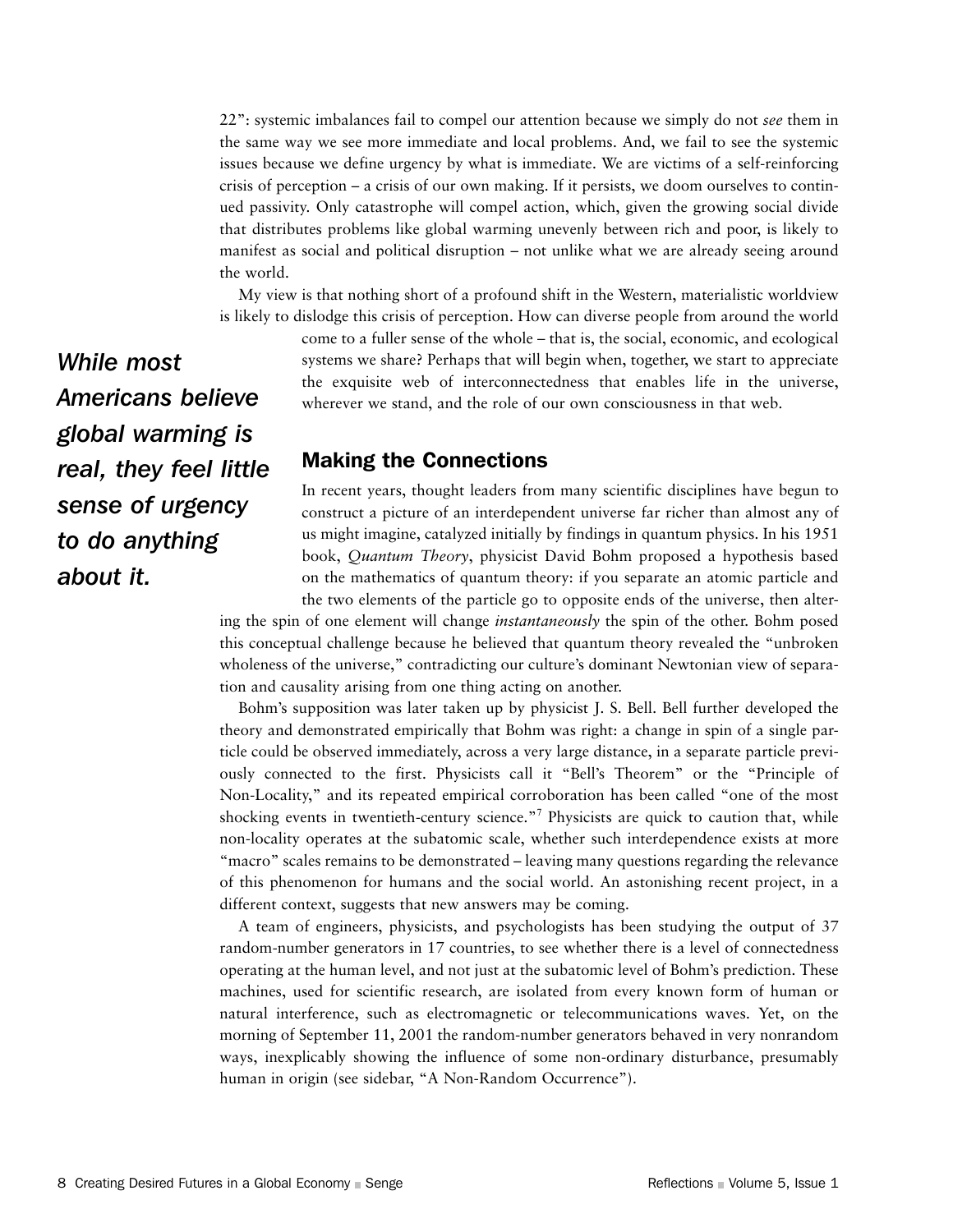Interestingly, pioneers like Bohm and Albert Einstein never had much doubt that the implications of quantum theory extended into the domain of human awareness and social harmony. "The most important thing going forward," said Bohm in 1980, "is to break the boundaries between people so we can operate as a single intelligence. Bell's theorem implies that this is the natural state of the human world, separation without separateness. The task is to find ways to break these boundaries, so we can be in our natural state."8 Einstein, Bohm's colleague at Princeton, spoke of a similar aspiration:

"The human being experiences himself, his thoughts and feelings as something separate from the rest. A kind of optical delusion of our consciousness. This delusion is a kind of prison for us, restricting us to our personal desires, and to our affection for a few persons nearest to us. Our task must be to free ourselves from this prison by widening our circle of compassion to embrace all living creatures and the whole of nature in its beauty."

What does this mean practically? For Bohm, it meant dedicating much of the last 10 years of his life to understanding the potential of dialogue to foster deep personal and collective awareness of connectedness. Sadly, he did not live to see the growing evidence of its application.

# A Non-Random Occurrence

Random-number generators – devices used to generate sequences of random numbers used in scientific and industrial research – must be insulated from external forces, such as electromagnetic radiation, telecommunication signals, and every known form of human or physical interference, or they cannot perform their function.

Since 1998, within the Global Consciousness Project (a social version of J. S. Bell's quantum physics experiment), an interdisciplinary team of scientists has been monitoring more than three dozen random-number generators around the world to track possible effects from unexpected sources.<sup>17</sup> What they found on September 11, 2001 was unexpected indeed.

Something went amiss with the random-number generators in the world, individually and collectively, at exactly the time of the terrorist attacks. Beginning a few hours before and continuing for two days after the attack, the data showed unexpected deviations in the output of individual devices, and an unprecedented correlation among different devices across the network. The researchers estimate the probability of what was observed at less than one in one thousand. They conclude that



"it is unlikely that (known) environmental factors could cause the correlations we observe…." Barring demonstration to the contrary, "we are obliged to confront the possibility that the measured correlations may be directly associated with some (as yet poorly understood) aspect of consciousness attendant to global events."<sup>18</sup>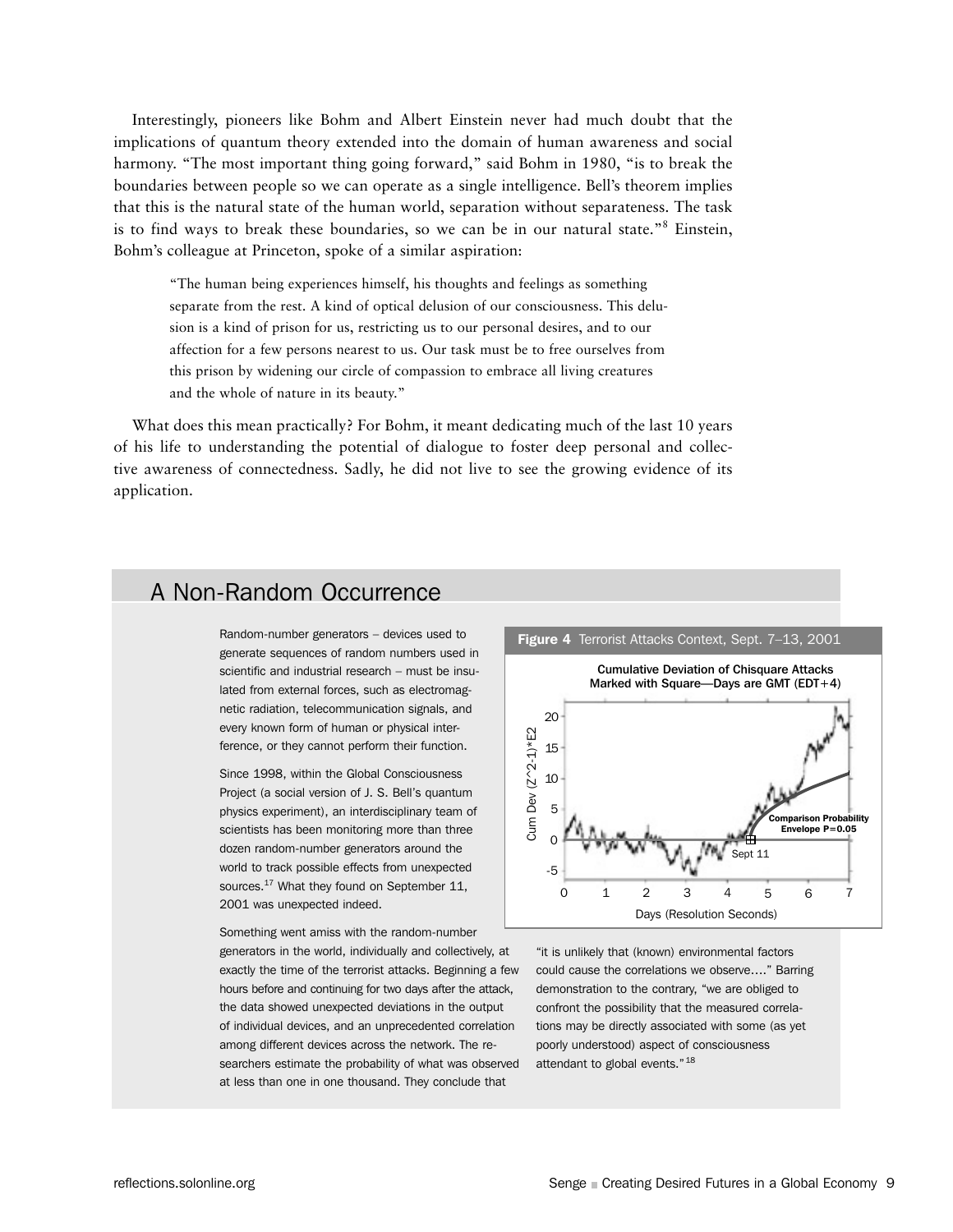Kahane talks about one such application in South Africa in the early 1990s. With the apartheid regime coming to an end, people who had been killing one another were struggling to form a democratic government. Says Kahane, "A popular joke at the time said that, faced with the country's daunting challenges, South Africans had two options: a practical option and a miraculous option." The practical option was that everyone would "go down on their

*Many businesses are recognizing that traditional, top-down control becomes less viable as interdependence grows.*

knees and pray for a band of angels to come down from heaven and fix things for us." The miraculous option was that people would "talk with one another until we found a way forward together."<sup>9</sup> Fortunately, South Africans opted for the miraculous option – talking with one another and discovering their interconnectedness to their common homeland, to their future, and to one another.

### Applying Wisdom of the Past

The challenges we face can seem overwhelming. But humans have innate capacities, beyond our social conditioning, to develop a more holistic awareness of our relationship to the world. The connection between human consciousness and the material world has been a foundational idea in many of the oldest societies in history. It is now reentering the mainstream of Western culture due, in part, to new scientific theories that are more holistic. After all, science is the religion of this age, and the source to which we look for the most authoritative interpretations of reality.

Business leaders, teachers, and other professionals also are drawing from the wisdom of the past, and from their own experience, to create more inclusive and integrated ways of living and working. This encompasses diverse global movements, from holistic health, to restorative justice, to learner-centered learning in schools. Many businesses are recognizing that traditional, top-down control becomes less viable as interdependence grows. Increasingly, businesses are striving for fewer layers of management and encouraging more "self-organizing" – operating with minimum imposition from the top, and continually bringing change from the periphery to the center. But we are at the very outset of this journey, and the immense stresses on traditional institutions of all sorts are causing some institutions to become more hierarchical and rigid. While it is fashionable to claim the spread of democracy around the world as a victory of Western ideals, in fact, many experience the opposite: the imposition of a new world order, driven predominantly by authoritarian institutions unresponsive to broad constituencies whose lives they are altering. Yet, older notions of selforganizing and self-governing exist throughout the world – in native and indigenous cultures, for example – wherever human beings have tried to understand nature deeply enough to live according to its guidelines.

Perhaps the scientific era is about to move to another phase – and the democratic era, as well. I suggest that we don't understand democracy well. Like Western reductionistic science, the present "Washington consensus" view of democracy is but one prototype, with great strengths but also great limitations. Most people in the US think of democracy as a kind of bequest, like an old suit of clothes. But what if it is actually something we're still learning and creating? What if, to create a more desirable global future, we must rediscover and more effectively apply the lessons we claim to know so well?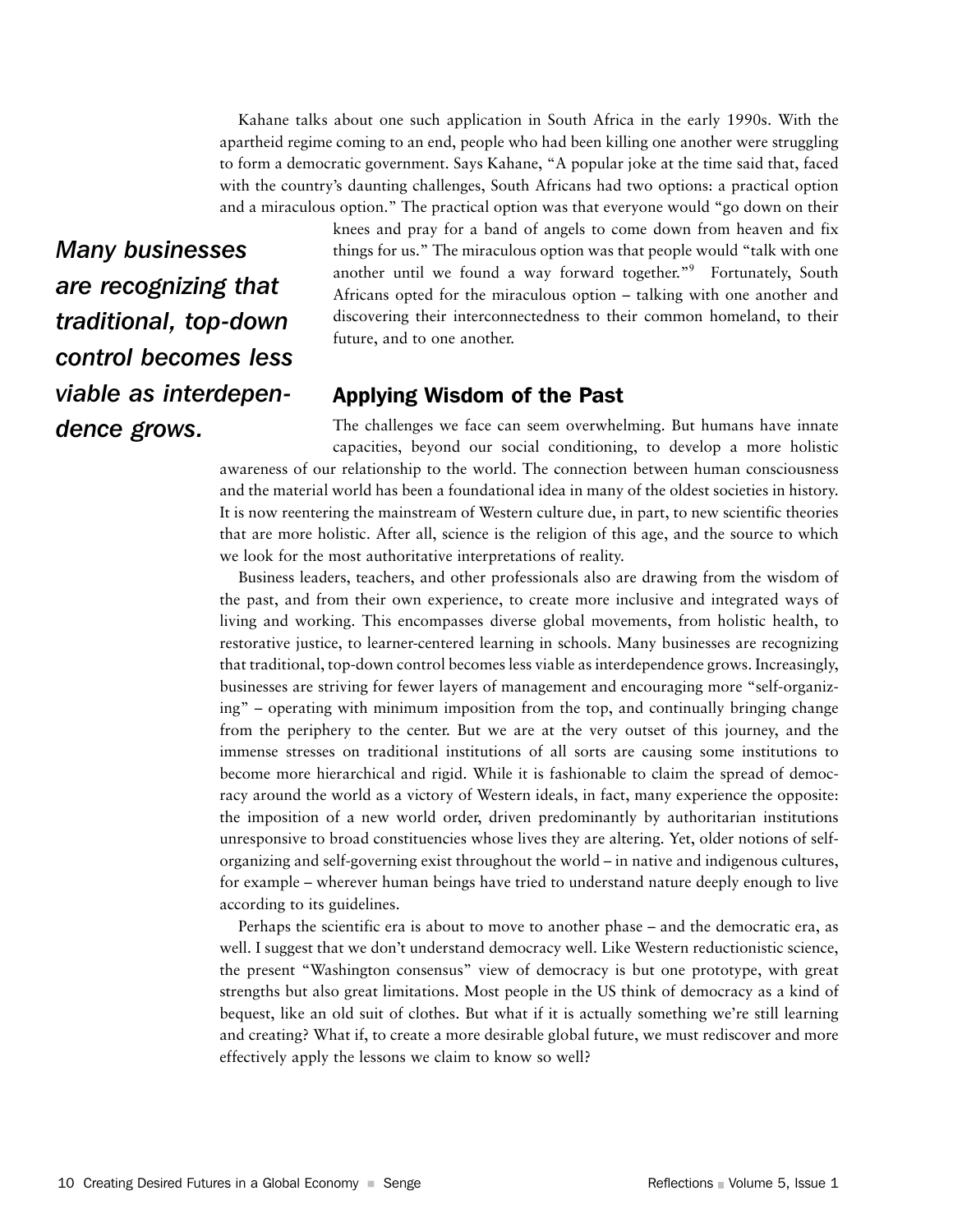In his 1871 essay "Democratic Vistas," Walt Whitman wrote:

We have frequently printed the word democracy. Yet I cannot too often repeat that this is a word the real gist of which still sleeps quite un-awakened.... It is a great word whose history, I suppose, remains unwritten because that history has yet to be enacted. It is, in some sort, younger brother of another great, and often used word, "nature," whose history also waits unwritten.

Were he alive today, I believe Whitman would be writing not about American democracy, but about global society, and its as-yet-unwritten links to nature. When executives in global companies talk candidly, their real concern usually is not the cost of capital or return on sales; it is the social and political stability of the world they will leave behind.<sup>10</sup> They, too, see the future as an alien place. If it is to become more hospitable, it is up to us to create it so.

#### Endnotes

- 1. Despite pledges by the G7 nations to cut the incidence of global poverty by half, the only region to see significant decline is East Asia, with a 12-percent reduction since 1990. In Africa, South Asia, and Latin America the number of people living on less than \$1 per day grew by about 80 million from 1990–1998. Worldwide, the number of people living on less than \$1 per day remained static at about 2.7 billion throughout the 1990s, and the number living on less than \$2 per day grew from 2.7 billion to 2.8 billion, according to Oxfam. http://www.oxfam.org/eng/pdfs/pp000721\_G7\_missing the target.pdf.
- 2. For the full text of Mieko Nishimizu's address, see "Looking Back, Leaping Forward," *Reflections*, Vol. 4, No. 4. http://www.reflections.solonline.org.
- 3. Adam Kahane's new book, *The Victory of the Open Heart: Solving Tough Problems Through Talking and Listening*, will be available in 2004. His work in developing capacity for groups to function in the midst of this complexity appears in "How to Change the World: Lessons for Entrepreneurs from Activists," *Reflections*, Vol. 2, No. 3. An earlier discussion of the first two types of complexity can be found in G. Roth and P. Senge, "From Theory to Practice: Research Territory, Processes and Structure at an Organizational Learning Center," *Journal of Organizational Change Management*, Vol. 9, No. 1 (1996).
- 4. For more on the work of Robert Fritz, see http://www.robertfritz.com. See also "A Lesson From the Arts," *Reflections*, Vol. 2, No. 4. http://www.reflections.solonline.org. See also *Your Life As Art*  (Newfane, VT: Newfane Press, 2002).
- 5. See John Elter, et al. "The LAKES Story," *Reflections*, Vol. 1, No. 4. http://www.reflections.solonline .org.
- 6. T. Sizer, P. Senge, and L. Booth Sweeney. "Systems Schooling for School Systems," working paper, Harvard Graduate School of Education, 2003. See also, P. Senge, et al. *Schools That Learn: A Fifth Discipline Fieldbook for Educators, Parents, and Everyone Who Cares About Education* (New York: Doubleday/Currency, 2001).
- 7. D. Radin. *The Conscious Universe* (San Francisco: Harper, 1997): 278.
- 8. J. Jaworski. Personal communication, 1980. See also J. Jaworski. *Synchronicity: The Inner Path of Leadership* (San Francisco: Berrett-Koehler Publishers, 1996).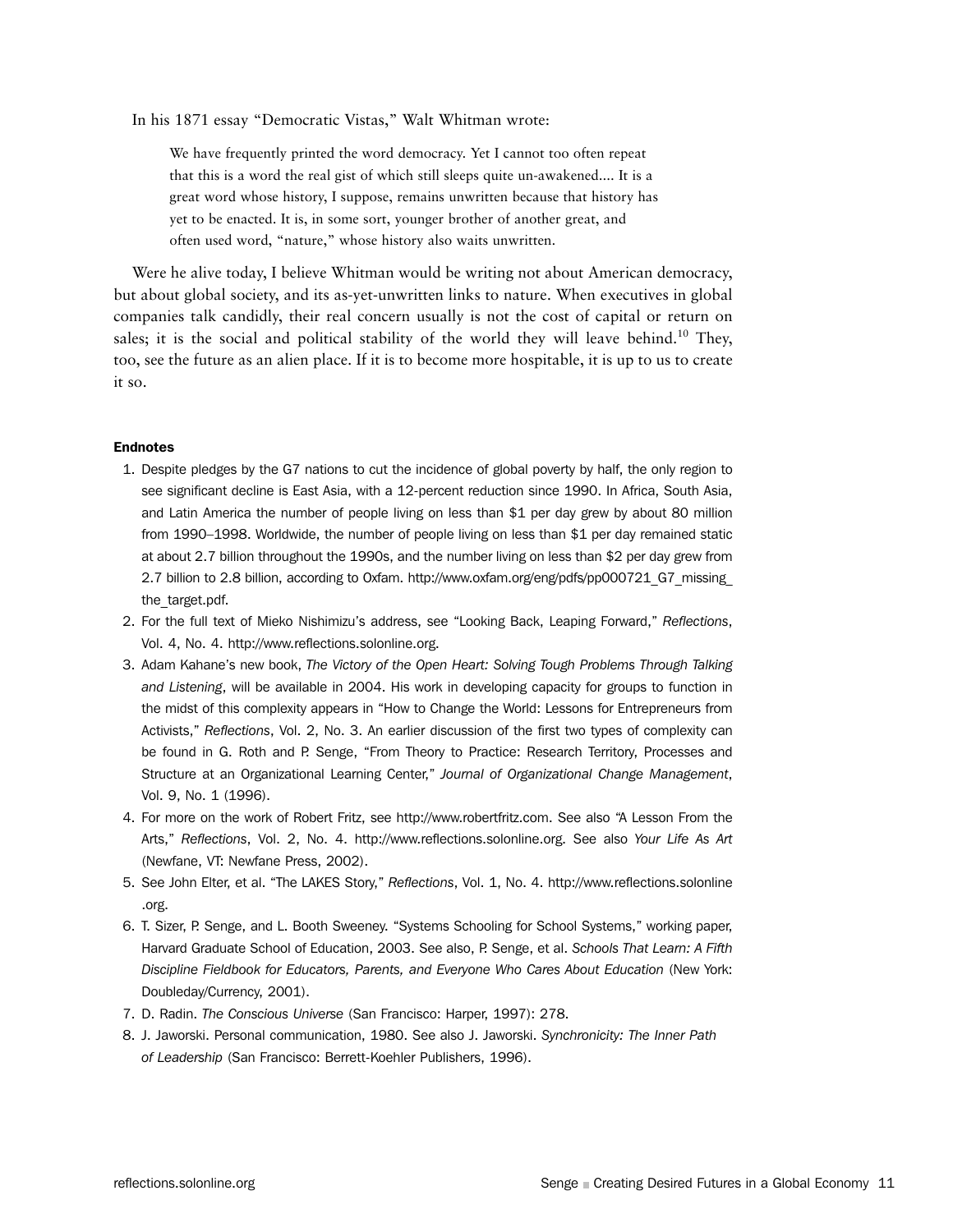- 9. A. Kahane. *The Victory of the Open Heart: Solving Tough Problems Through Talking and Listening* (San Francisco, Forthcoming 2004).
- 10. SoL provides opportunities for executives to engage in this type of frank conversation. As a specific illustration, please refer to an invitation from a group of SoL executive members to the larger community called "the Marblehead letter." For the full text of "the Marblehead letter," see http:// www.solonline.org/repository/item?item\_id=163561. The initial economic sponsors of the global SoL network met in June 2001 to review the results of the first three years of organizing work and to provide input on SoL's potential contribution to issues of importance for firms and societies. The group, meeting in Marblehead, Massachusetts, identified a small set of issues fundamental to creating positive futures in an interdependent world, and invites the SoL community into ongoing dialogue on these topics:

The social divide: the ever-widening gap between those who participate in the increasingly interdependent global economy and those who do not.

Redefining growth: economic growth based on ever-increasing material use and discard is inconsistent with a finite world.

Variety and inclusiveness: developing inclusion as a core competence in increasingly multicultural organizations.

Attracting talented people and realizing their potential: developing commitment in a world of "free agents" and "volunteer" talent.

The role of the corporation: extending the traditional role of the corporation, especially the global corporation, to be more commensurate with its impact.

The system seeing itself: the challenges of coordination and coherence in social systems.

- 11. P. Senge and G. Carstedt. "Innovating Our Way to the Next Industrial Revolution: Building Sustainable Enterprises," *Sloan Management Review*, Winter 2001, Volume 42, Number 2, pp. 24–38. http:// mit-smr.com/past/2001/smr4222.html.
- 12. W. McDonough and M. Braungart. *Cradle to Cradle: Remaking the Way We Make Things* (New York: North Point Press, 2002).
- 13. Ibid.
- 14. For more information on the Sustainability Consortium, see http://www.solonline.org/public\_pages/ comm\_SustainabilityConsortiumCore/
- 15. See Sterman, John D. and Booth Sweeney, Linda. "Cloudy Skies: Assessing Public Understanding of Global Warming," *System Dynamics Review*, Vol. 18, No. 2, 2002. http://web.mit.edu/jsterman/ www/cloudy skies.html. See also the presentation at SoL Research Greenhouse III in 2002, at http:// www.solonline.org/repository/download/Sterman\_Greenhouse3.pdf\_1.pdf?item\_id=364437.
- 16. See http://www.ipcc.ch.
- 17. Radin, D. "Global Consciousness Project Analysis for September 11, 2001," at http://noosphere. princeton.edu.
- 18. R.D. Nelson, D. Radin, R. Shoup, and P.A. Bancel. "Correlations of Continuous Random Data with Major World Events," p. 10, article (currently in review) available at http://noosphere.princeton.edu.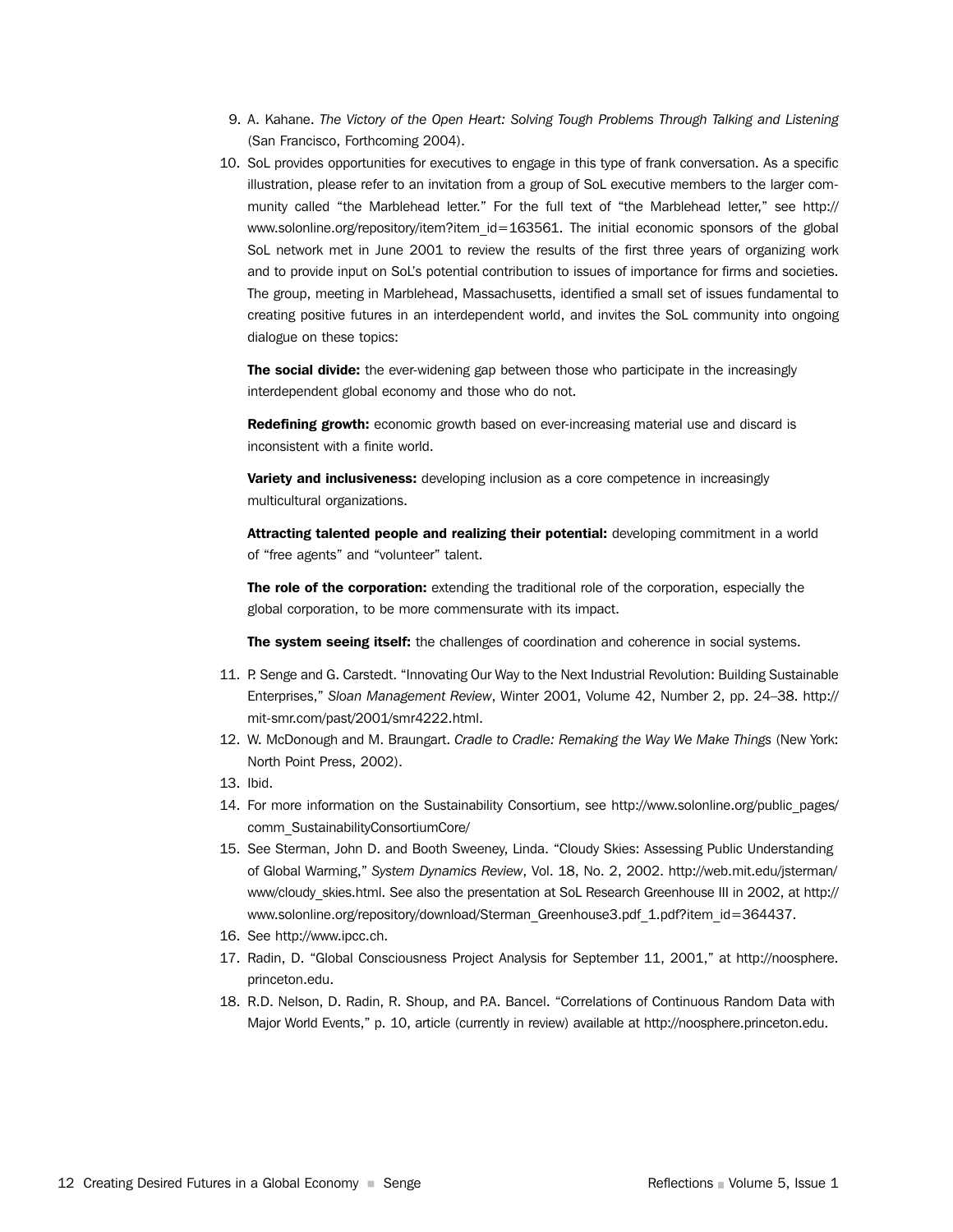# The Power of Learning Communities *By C. Sherry Immediato*



C. Sherry Immediato Managing Director and President, SoL immediato@solonline.org

When someone unable to attend SoL's first Global Forum in Finland asked me to share the highlights, one I described was the overwhelming success of a co-created meeting that allowed more than 300 participants to experience SoL as a tangible global community – an encounter previously virtual, and largely abstract, for many people. I also mentioned that in this process, we had

managed to recreate in microcosm a surprising number of the world's struggles and misunderstandings.

For example, we have SoL communities in a number of countries in the Middle East. Some individuals were unable to participate due to visa difficulties, a first hurdle to simply being together. One country's group decided at the last minute to stay home, puzzling and disappointing others who had planned to use the neutral ground of Finland to further their relationship. Others from the Gulf States did report that the remarks of a few participants were something short of welcoming. There were examples of our not always bridging the north/south and east/ west divides particularly well. And of course those of us from the U.S. did tend to take matters unilaterally into our own hands on occasion, when other solutions jointly reached might have been better. My questioner then asked whether I found this depressing, since a gathering of people committed to vision, productive conversation, reflection, inclusivity, and learning should be relatively free of the typical social, economic, and political conflicts the rest of humanity experiences. If there was no hope for this group, she implied, was there hope for any of us?

In fact, participants at the Helsinki meeting talked about just this subject. It seemed to most that learning communities such as SoL are the *ideal* practice fields for us to confront the mental frameworks and bad habits that keep us stuck in short-term, selfinterested, and ultimately self-defeating patterns, and to begin developing the capacity to think and act differently. What better company for such difficult tasks than a willing set of fellow learners?

One thing seems certain – the shifts we are talking about cannot be accomplished alone. We need the support of communities in which our commitments and lives are seen and held – especially when we find ourselves losing heart. $1$  Remaining present to the most challenging situations, rather than ignoring or attacking them, requires reliance more on the energy of clarity and courage than of adrenalin. These choices and capabilities that Peter talks about crystallized for me many years ago. The following experience helps explain why I see SoL as such a valuable resource for us in dealing collectively with complexity we simply cannot address alone.

In 1978, my public policy classmates and I made our way into the world, full of youthful idealism, confidence, and fearlessness. I had been an intern, and was then an employee, of the City of Boston's Employment and Economic Policy Administration, supporting a special project on business (and job) retention and attraction. $2$  In this capacity, I had the opportunity to speak at length with many Boston business leaders, as well as with the chronically unemployed.

I was not surprised by the deep suffering of those unable to make a living – in either an emotional or economic sense – and I had probably accepted that even with the best policy "safety nets" some would not be reached. But I was unprepared to learn that some of our well-intended policies actually contributed to the problems these people experienced. The reality sank in as I talked with people who came to our office to apply for training or other job assistance. Too often, they were ineligible for programs because they had participated in a previous program, though the reason they needed to apply for a new program or service was because the previous one had failed in some way. The "fixes that backfire" system structure became real for me when we were forced to turn away some of the people who needed us most. The recognition that, without significant personal and organizational change, I was destined to perpetuate this system was sobering indeed. Worse yet, those working with me seemed cloaked in resignation or denial about this reality. And we were the good guys.

Copyright © 2003, Society for Organizational Learning. All Rights Reserved.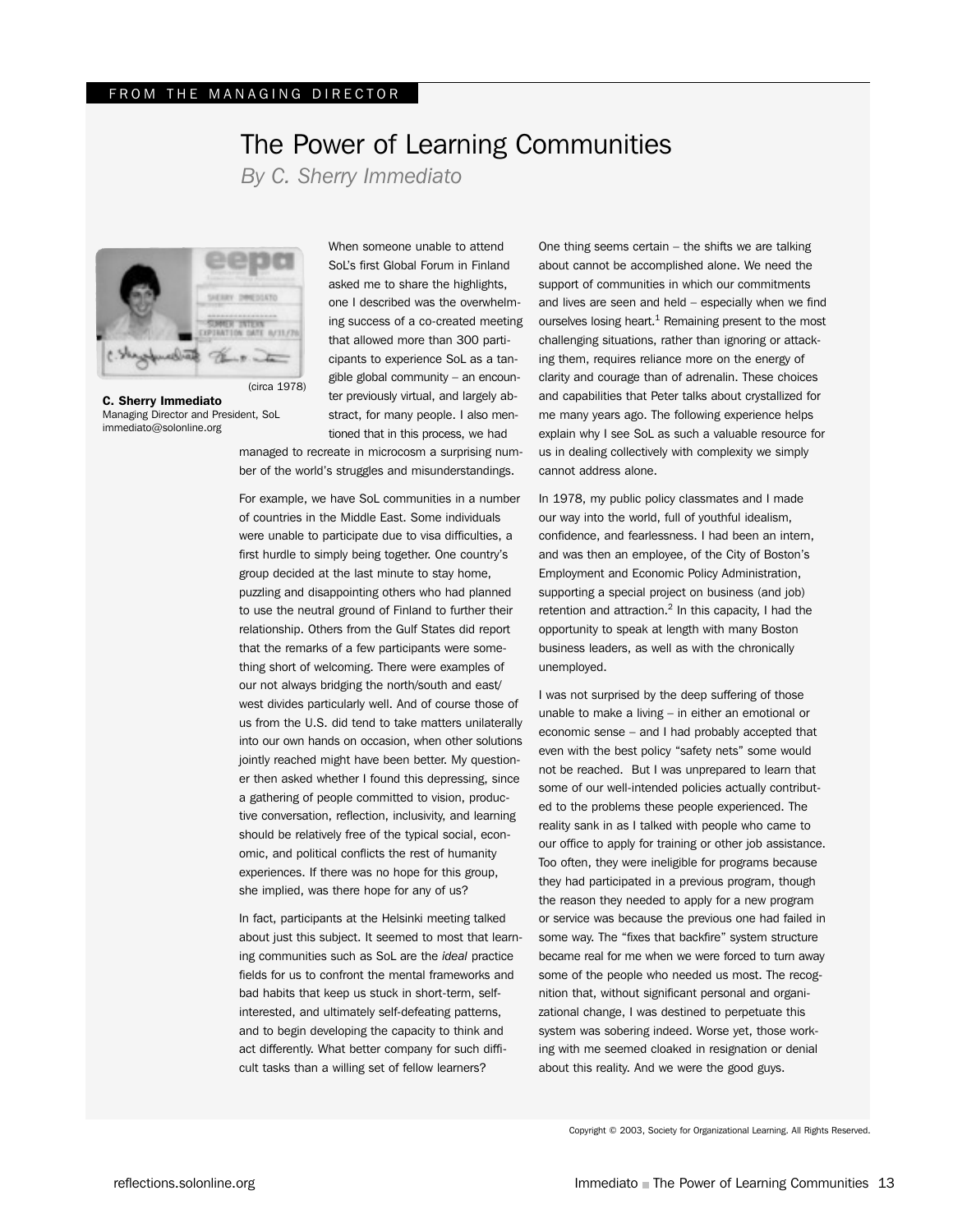At the other end of the economic spectrum, my visceral sense of the dilemmas of those in positions of power was a type of pain I had not anticipated. For example, the chairman of one of the city's largest banks unexpectedly invited himself to an interview I was conducting

A group of my classmates had remained in the Boston area, and for many months, we met at least once a week for beer and camaraderie, exchanging political gossip and venting about life in large, and usually bureaucratic, systems. But before long the talk turned to the



Espoo, Finland June 2002

SoL Global Forum with another corporate officer. He voiced his dismay about the city's failure to work with, or even to acknowledge, business leadership in Boston as a partner for change. Here was a man who seemed to want to do the right thing and certainly had a great deal vested in a healthy local economy, who had every conceivable resource at hand (including an office bigger than my apartment), and who did not know what to do! I became confused about who the good guys were, and began to question whether there even were good guys and bad guys. This was truly an alien world to me – one without sides and, suddenly, with more possibilities. My mind was blown and my heart was broken open.

> There were things about this time in my life that made learning a little more likely. As someone new to the system, it was possible to see it with fresh eyes. I also had enormous freedom in structuring my work – the result of wise, amused, or exhausted supervisors. During the initial internship, I also had the counsel of Francis Bator, a great political economist and fine man. Even so, I do not think I would have had enough courage to continue to keep an open mind and heart without the support of what I would now call a learning community.

larger realities we were confronting in a variety of jobs and policy areas. What would really make the city diverse and livable for all its citizens? How might we ensure the protection of children, usually by removal from their homes, while also encouraging the stability of families? Should optimal environmental policies be determined in part by economic conditions? What were we really trying to accomplish in the face of disturbing symptoms of systemic dysfunction? And what would we actually do when we went back to work in the morning? Along with what most of us would now see as fairly deep dialogue, we also had a space in which to laugh and cry about this world that was not what we expected, but about which we cared deeply. This process helped me recognize that I cared more about the process of collective inquiry and change than its content, leading me to learn the language and practice

of business and organizational behavior. More than 25 years later, a number of lasting friendships survive from this group, often around a shared commitment to community service.

That early conversational container holding our dreams and aspirations, our befuddlement and curiosity, and our frustrations and despair has been an important source of my deep commitment to develop the core idea of SoL – the power of learning communities as a tangible contribution to creating desired futures in a global society.

During the past two years, the founding SoL Council of Trustees has been exploring the practical and conceptual aspects of what it means to create and maintain crosssystem learning communities. We believe that three basic processes intertwine to bring SoL to its full potential: applied learning (including an explicit research component), community development and maintenance, and ongoing study in a few focal areas that link our diverse activities. As a number of task groups are exploring what it would mean to organize our community more explicitly around these key processes, it has become increasingly clear that while the implementation details may be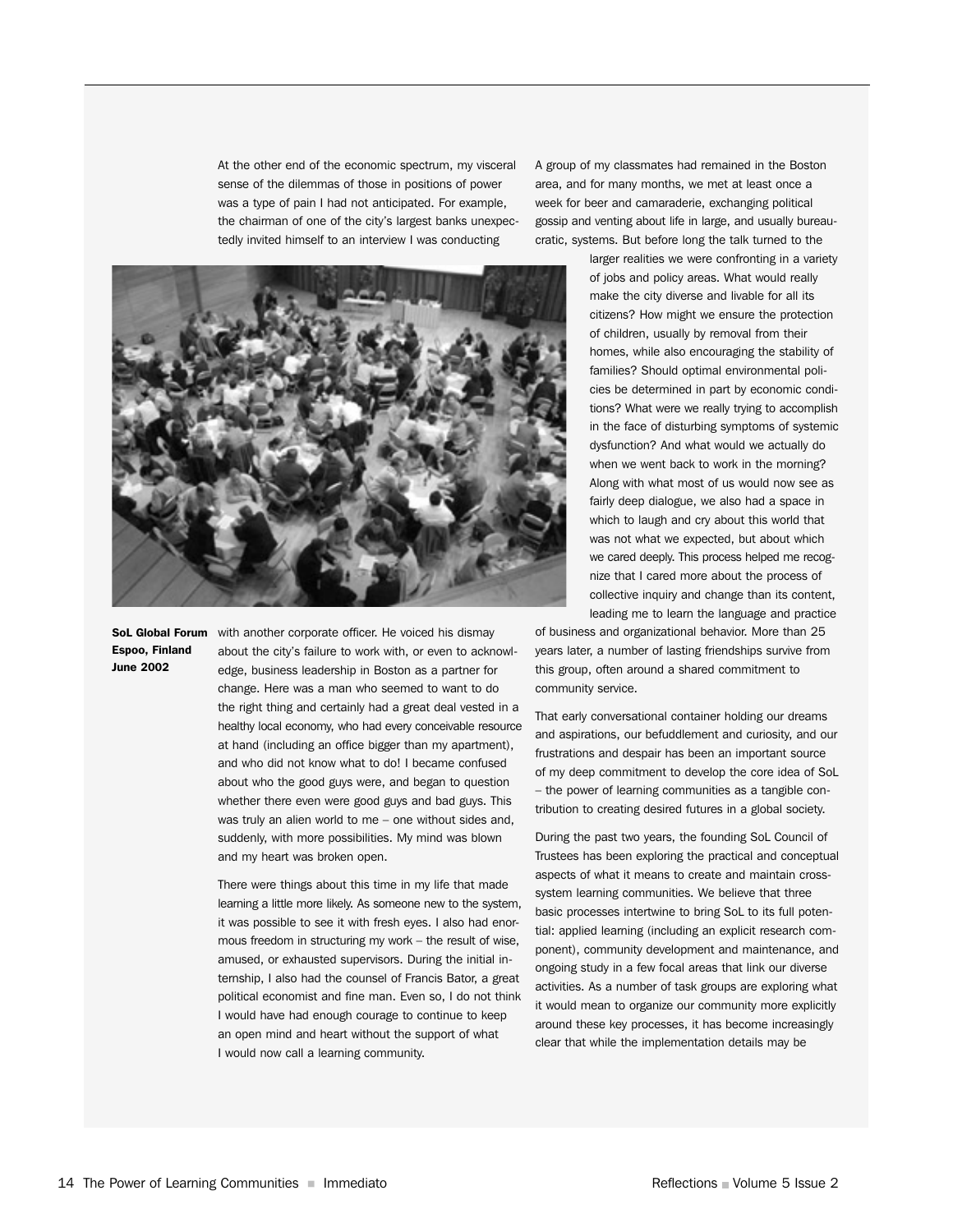unique to SoL, the core processes are intrinsic to sustained collective reflection and action.

While they might be generic, these processes are not automatic. They require structure. In the case I described, our group understood itself as more of a personal support network than a collaborative work group. We certainly were engaged in applied learning, but as solo practitioners we were without any thought or mechanism to compile our experiments and insights. As a consequence, our capacity to develop was fragmented, and we had no way to share what we learned beyond the group. By contrast, groups can create amazing results when they rally around a few key focal areas for a short period of time. But Don Tabone, a specialist in crisis intervention, notes that relationships that are tenuous prior to an event usually fall apart after a burst of activity – there is no community, and no more learning together without another crisis.

The implications of trying to hold together these three key elements – community, focused inquiry, and application – are significant for our capacity to create something together. Deep dialogue, engaging projects, or provocative research are not sufficient individually to achieve the results we want, and we should not assume that one will somehow organically cause the emergence of the others. I think this has been the single biggest experiential learning within the SoL community.<sup>3</sup> One of the most significant contributions SoL can make is to advance our understanding of the dynamics of large-

scale learning communities. For example, as we go forward, I imagine that an important part of SoL's agenda will be the exploration of the minimal structures and tools that make it possible for us to increase collective intelligence and wisdom.

SoL is a playing field that many of us share, and I trust it will make practical contributions in areas such as innovation, sustainability, collective leadership development, and large-system change. Am I discouraged that, as a community, we mirror the stresses and strains in the world around us? Quite the contrary – and it's not because I enjoy the occasional good argument. Communities such as SoL, as places of respite from less friendly circumstances, can adopt a culture of superficial harmony to offer simple relief to the battle weary and lonely. This tendency teaches us little about how to function well in the realities of daily life. Rather, I am quite encouraged that we care to take on work important enough that all of our energies surface – "the good, the bad and the ugly." If SoL provides a safe space to work productively with all of these energies – in part because we can agree on a larger purpose of creating organizations and communities worthy of the commitment of their members, we will have made an essential contribution to organizational learning. Best of all, we will have developed, in this practice field, our capacity to participate fully in our families, organizations, governments, and societies to create together the future we desire.

#### Endnotes

- 1. A number of SoL members participate in ongoing learning circles. Their experience has influenced my language in describing the quality of learning community we are seeking to create. Special thanks go to Beth Jandernoa for sharing her experience as a member of the Circle of Seven. This circle and others are described in Glennifer Gillspie's "Ringing Out into the World: The Transforming Power of Women's Circles" in *Fabric of the Future: Women Visionaries of Today Illuminate the Path to Tomorrow,* M.J. Ryan, ed., (York Beach, Maine: Conari Press, 1998).
- 2. In the 1970s, most urban centers in the northeastern United States lost population and jobs at a rapid rate in the relocation of business to the "sunbelt" – areas with lower tax rates and labor costs. The area left behind by these fleeing businesses has been referred to as the "rust belt." While Boston had the benefit of a strong high technology and financial services base that remained relatively stable, it still suffered significant loss of jobs for city residents. As a result, business and job retention was an urgent priority.
- 3. The reasoning behind SoL's design is described by Peter Senge and C. Otto Scharmer in *"Community Action Research,"* published in *Handbook of Action Research,* Peter Reason and Hilary Bradbury, eds., (Thousand Oaks, California: Sage Publications, 2001). This chapter is available in the SoL Knowledge Repository at http:// www.solonline.org. In this chapter, Peter and Otto describe the importance of research, practice, and capacity building as interconnected activities present within SoL. I see these as essential to the applied learning process, but not sufficient to achieve the focus or ongoing community development that learning communities require.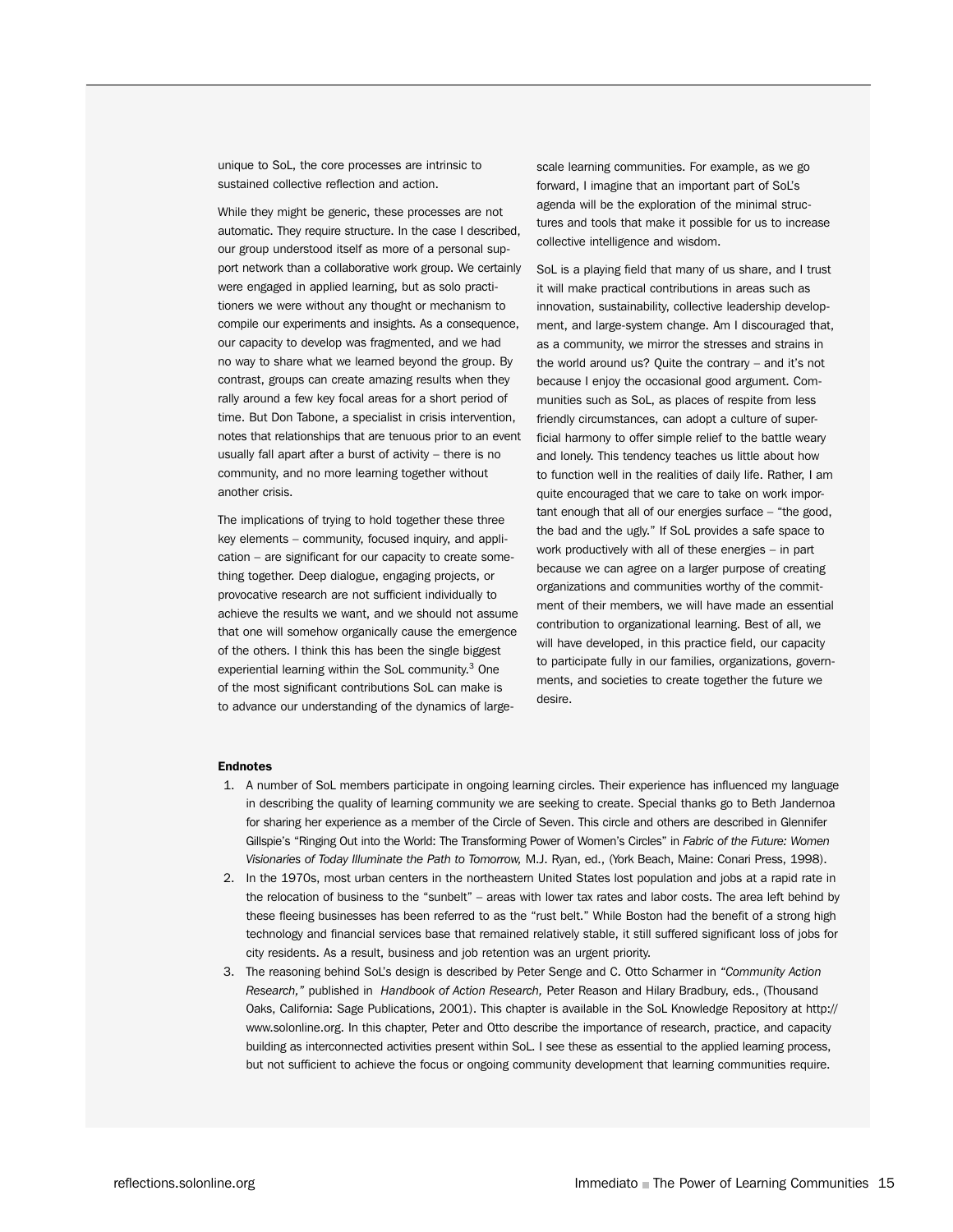# From the Editor

*By Karen Ayas*



Karen Ayas Editor-in-Chief, *Reflections* Research Fellow, Erasmus University Partner, The Ripples Group karen@ripplesgroup.com

Whether we turn to the scientific evidence or the daily news, there is no escape from economic, ecological, or social imbalances in the world. There is increasing concern about these problems, but we continue to pretend that someone else should deal with them.

Peter Senge reminds us of the responsibility we have as citizens of a global society. The complexity of the challenges we face in our increasingly interdependent world is undeniable. As I read and reflect on the article, I am struck by both our blindness to our own power as individuals, and the potential impact of our seemingly small actions, to create more connected, compassionate ways of living, working, and being.

Creating a positive global future starts with a deep personal commitment to consider who we are in our personal and professional lives, how we see ourselves and our relationships with one another and the world we live in, and what we truly care about. The capacity to create is inherent in us all, not only in the creative artist. The painter has the blank canvas – the space for creativity. We, too, need space for creativity – amid the noise of daily life – to be more effective as leaders and to create what we genuinely desire.

If we can build into our days the reflective space to be in touch with ourselves and dwell on the questions that matter, we may find more answers than we think. It is our hope that *Reflections* will serve as a medium for such reflection, foster dialogue, and increase the collective awareness of our connectedness.

I hope that you will create space for yourself and for others to reflect on the questions Peter raises: What does it mean to live in a global society? What will it take to see the urgency of what is not local and truly begin to think and act in global terms? What is it that we can individually commit to?

I also hope that with *Reflections'* new format – one provocative feature article each month – we can deeply focus on both very practical and personal challenges, and that you will all engage in the exploration of critical issues facing the institutions and social structures that are shaping our global future.